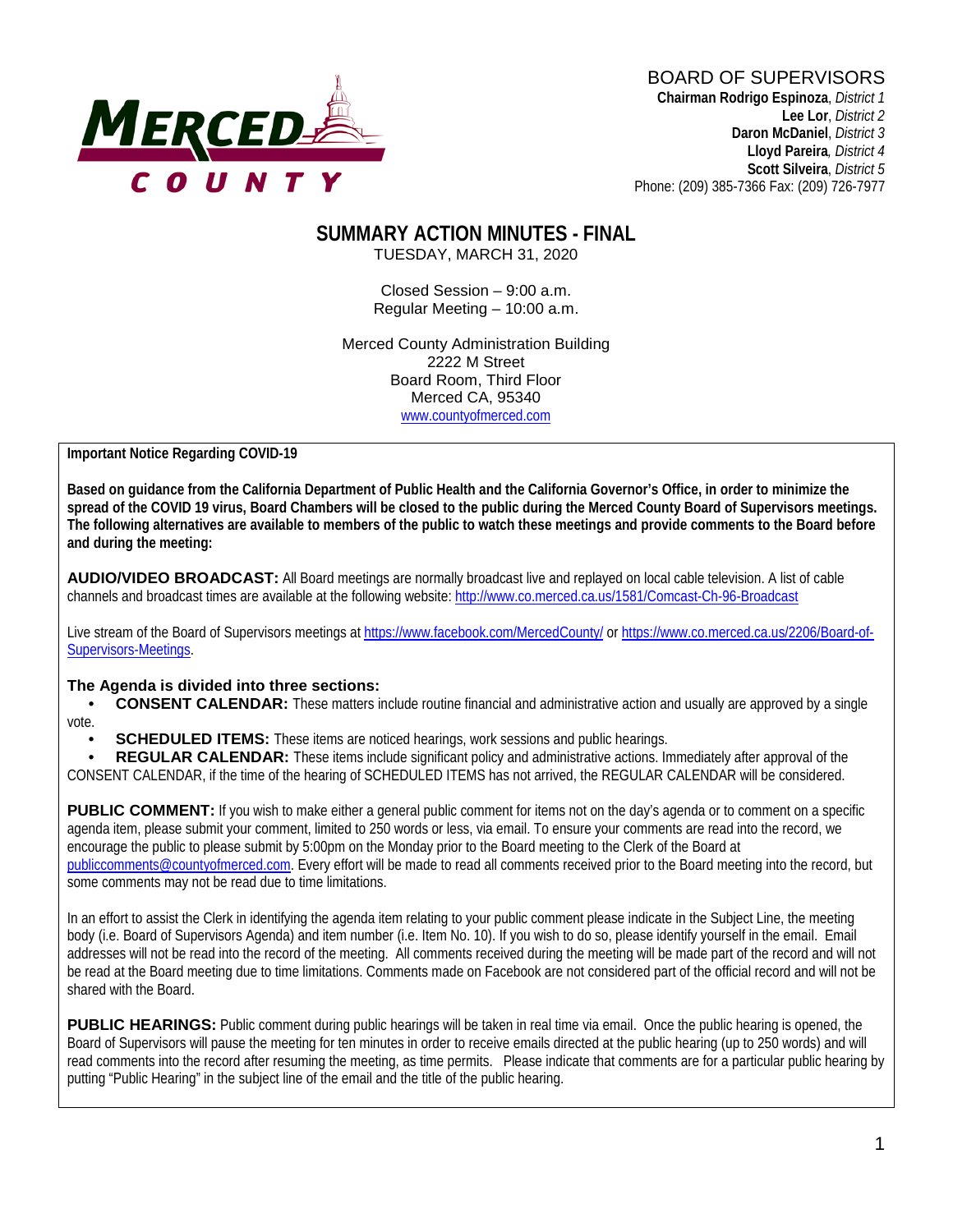**CLOSED SESSION:** Is the portion of the meeting conducted in private without the attendance of the public or press to discuss certain confidential matters specifically permitted by the Brown Act. The public may comment on any matter to be considered for closed session using the email procedure set forth above. As set forth above, if public comment concerns a closed session item, please include the title of the item in the subject line.

**BOARD AGENDA AND MINUTES:** Board agendas, minutes, and copies of items to be considered by the Board of Supervisors are posted on the Internet at least 72 hours preceding a Tuesday meeting at the following website: [www.countyofmerced.com.](http://www.countyofmerced.com/)

#### **REASONABLE ACCOMMODATIONS:**

Persons who require accommodation for any audio, visual or other disability or Spanish or Hmong interpretation in order to review an agenda, or to participate in a meeting of the Board of Supervisors per the American Disabilities Act (ADA), may obtain assistance by requesting such accommodation in writing. Please address your written request to the Clerk of the Board, 2222 M Street, Merced, CA 95340 or telephonically by calling (209) 385-7366. Any such request for accommodation should be made at least 48 hours prior to the scheduled meeting for which assistance is requested.

**Spanish and Hmong interpreters are available.**

**Interpretes de espanol y hmong estan disponibles.**

**Peb muaj tug paab txhais lug Mev hab Hmoob.**

# SCHEDULED ITEMS

#### **9:00 A. M. THE PUBLIC IS INVITED TO SPEAK ON ANY ITEM ON THE AGENDA**

#### **CLOSED SESSION - CONFERENCE WITH LEGAL COUNSEL - EXISTING LITIGATION:**

It is the intention of the Board to meet in Closed Session concerning Existing Litigation pursuant to Government Code Section 54956.9(d)(1): Cortez, et al. v. County of Merced, et al., Eastern District Case No. 1:20-cv-00161-NONE-SAB

**THE BOARD RECESSED AT 9:02 A.M. AND RECONVENED AT 10:00 A.M. WITH ALL MEMBERS PRESENT, AND THE CHAIRMAN ADVISED STAFF WAS GIVEN DIRECTION**

**GOVERNMENT CODE SECTION 54954.2 COMPLIANCE (LATE AGENDA ITEMS)**

#### **10:00 A. M. INVOCATION led by Reverend Ella Luna-Garza, United Methodist Church/PLEDGE OF ALLEGIANCE**

*In order to minimize the spread of COVID-19 the Board Chambers is closed to the public. Members of the public are able to submit comments via email.*

**PUBLIC OPPORTUNITY TO SPEAK ON ANY MATTER OF PUBLIC INTEREST WITHIN THE BOARD'S JURISDICTION INCLUDING ITEMS ON THE BOARD'S AGENDA, EXCEPT FOR THOSE ITEMS SPECIFICALLY SCHEDULED AS PUBLIC HEARINGS**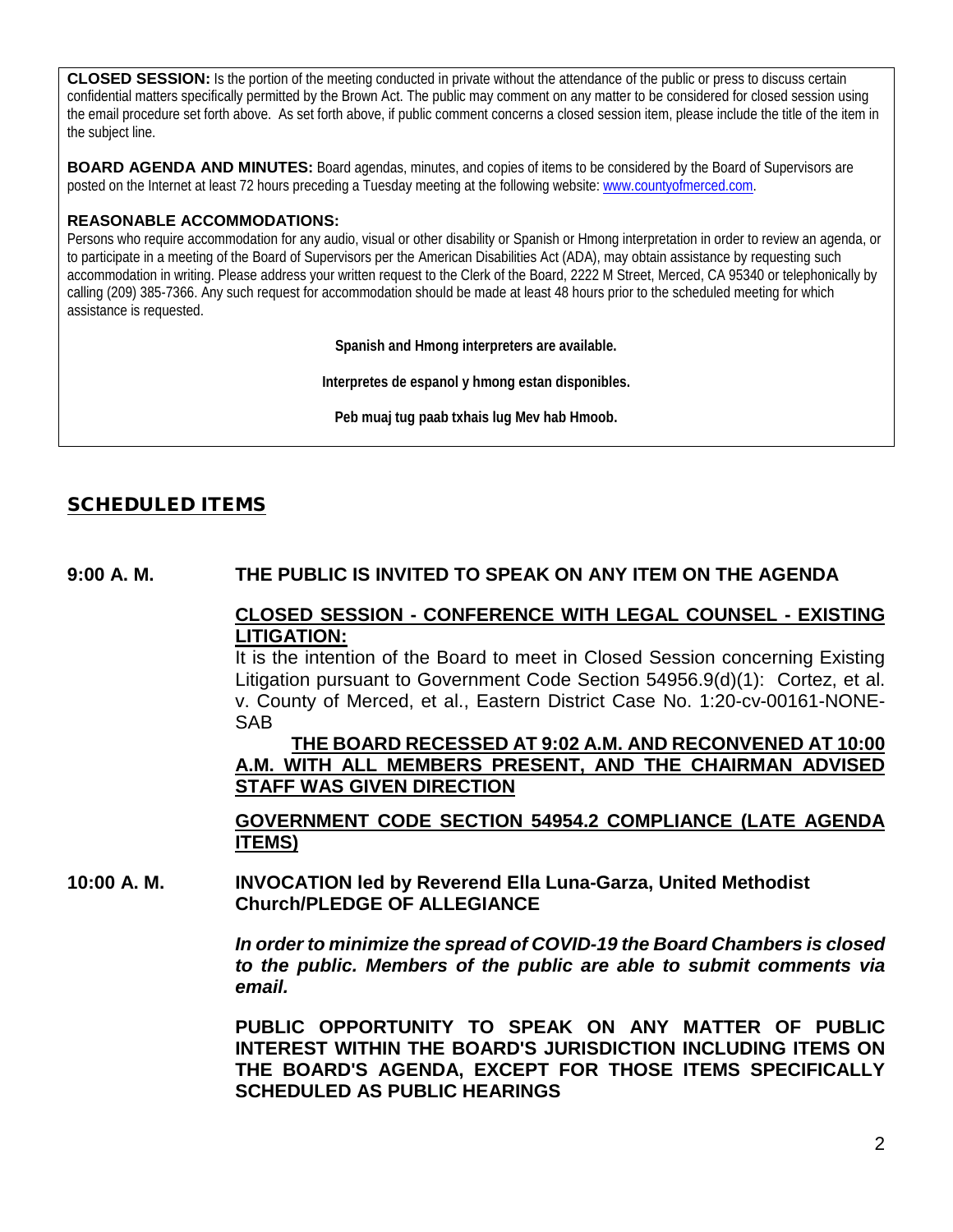#### *REVIEW BOARD ORDER – SEE PAGE 11*

#### **MERCED COUNTY DEPARTMENT OF PUBLIC HEALTH UPDATE – CORONAVIRUS**

### *REVIEW BOARD ORDER – SEE PAGES 11 AND 12*

#### **APPROVAL OF CONSENT AGENDA CALENDAR (ITEMS #1 - 21)**

#### **PUBLIC HEARINGS:**

#### **COMMUNITY AND ECONOMIC DEVELOPMENT - PUBLIC HEARING**

Amendment of the Agricultural Preserve as per the California Land Conservation Act of 1965 (Williamson Act) in Merced County

# **RECOMMENDATION:**

1) Open the public hearing and receive testimony;

2) Close the public hearing;

3) Find that the removal of 14.51 acres and addition of 5.8 acres to the land from the Agricultural Preserve pertaining to: a)MS19-010 located on the north side of W. Bell Drive, 725 feet east of N. Dwight Way, in the Atwater area, b)MS19-012 located on the east side of S. Arroya Avenue, 700 feet north of Highway 152, in the Dos Palos area, c)MS20-001 located on the northeast corner of W. Bell Drive and N. Steinberg Road in the Atwater area, d)PLA20- 002 located on the southwest corner of Tegner Road and Riverside Avenue, in the Hilmar area, is exempt for CEQA under Section 15183, Projects Consistent with a Community Plan or Zoning based on the findings listed in the BAI; and 4) Adopt a resolution to amend the Agricultural Preserve as per the requirements of the Land Conservation Act of 1965 (Williamson Act) Section 51200 et seq. of the California Government Code.

#### *REVIEW BOARD ORDER – SEE PAGE 12*

#### **COMMUNITY AND ECONOMIC DEVELOPMENT - PUBLIC HEARING**

Public Hearing to Solicit Comments on Submission of an Application for 2019- 2020 State Community Development Block Grant (CDBG) Funding for Code Enforcement Activities

#### **RECOMMENDATION:**

Request the Board renotice and reschedule the public hearing to May 19, 2020 to receive comments on submission of an application for Community Development Block Grant (CDBG) Code Enforcement Activity Funding.

# *REVIEW BOARD ORDER – SEE PAGES 12 AND 13*

#### **PUBLIC WORKS - PUBLIC HEARING**

To solicit comments on submission of an application for 2019-2020 state community development block grant (CDBG) funding for planning and technical assistance related to Del Hale Hall in Dos Palos.

#### **RECOMMENDATION:**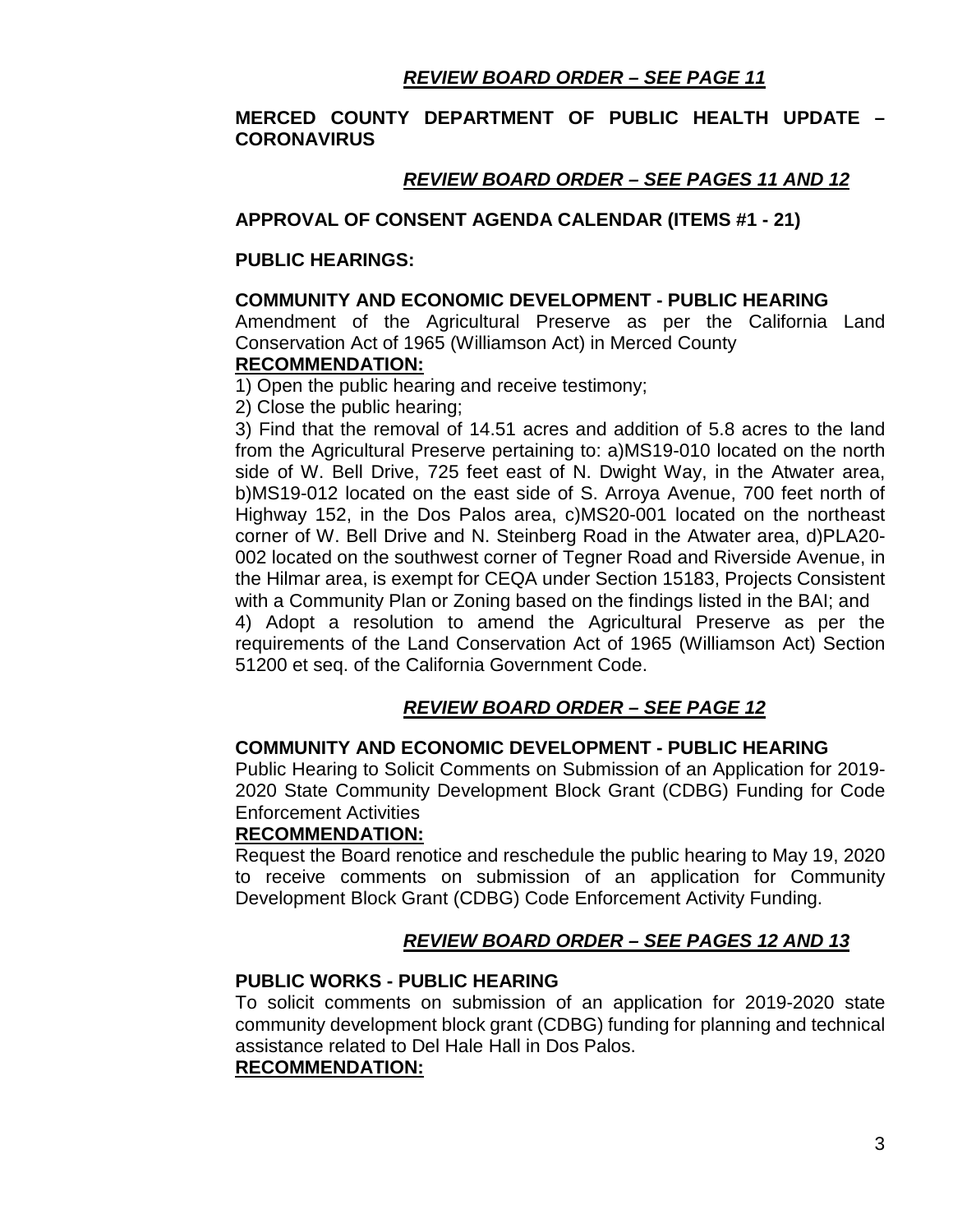Request the Board renotice and reschedule the public hearing to May 19, 2020 to receive comments on submission of an application for Community Development Block Grant (CDBG) Planning and Technical Assistance funding.

# *REVIEW BOARD ORDER – SEE PAGE 13*

# **REPORTS/BOARD DIRECTION**

County Executive Officer, County Counsel, Board of Supervisors Members

# CONSENT CALENDAR (Items # 1-21) **APPROVED AS RECOMMENDED AYES: ALL**

# Public Works

- 1. 1) Approve and authorize the Chairman to sign Amendment to Contract No. 2018148 with CH2M Hill for the Franklin/Beachwood Flood Risk Reduction Program Feasibility Study; and 2) Delegate authority to the Director of Public Works to execute any future amendments for time extensions so long as the overall contract amount is not increased.
- 2. 1) Adopt the Resolution authorizing the installation of a stop sign on the eastbound Bigler Drive approach to its intersection with Watt Street in the Planada area; and 2) Direct the Director of Public Works to post the stop signs on eastbound Bigler Drive approach to its intersection with Watt Street.

# **ADOPTED RESOLUTION NO. 2020-23**

- 3. Approve and authorize the Chairman to sign Amendment to Contract No. 2017238 with Burlington Northern Santa Fe (BNSF) Railroad Company for increased flagging and inspection services for Campus Parkway Overpass.
- 4. Approve Budget Transfer in the amount of \$36,782 to increase the scope of work for the Ag Classroom Remodel project.
- 5. Approve Budget Transfer in the amount of \$30,000 to establish appropriation for the Dos Palos Veterans Hall HVAC project.
- 6. Approve Budget Transfer in the amount of \$55,000 to establish appropriation for Main Jail Basement Re-Roof Project.
- 7. Approve Budget Transfer in the amount of \$113,807 to increase appropriation to cover unanticipated costs to run fiber optic cable to Roads Thornton complex. (4/5 vote required)

# Health

8. Proclamation in Recognition of National Public Health Week for April 6-12, 2020.

#### Behavioral Health and Recovery Services

- 9. Approve and authorize the Chairman to sign Amendment Contract No. 2019269, with Merced County Community Action Agency for property management and operating service activities related to the implementation of Project Home Start, reducing the contract amount from \$64,874 to \$64,124.
- 10. 1) Approve and authorize the Chairman to sign Amendment Contract No. 2019270 with Merced County Community Action Agency for property management and operating service activities related to the implementation for Project Hope Westside, updating the terms, and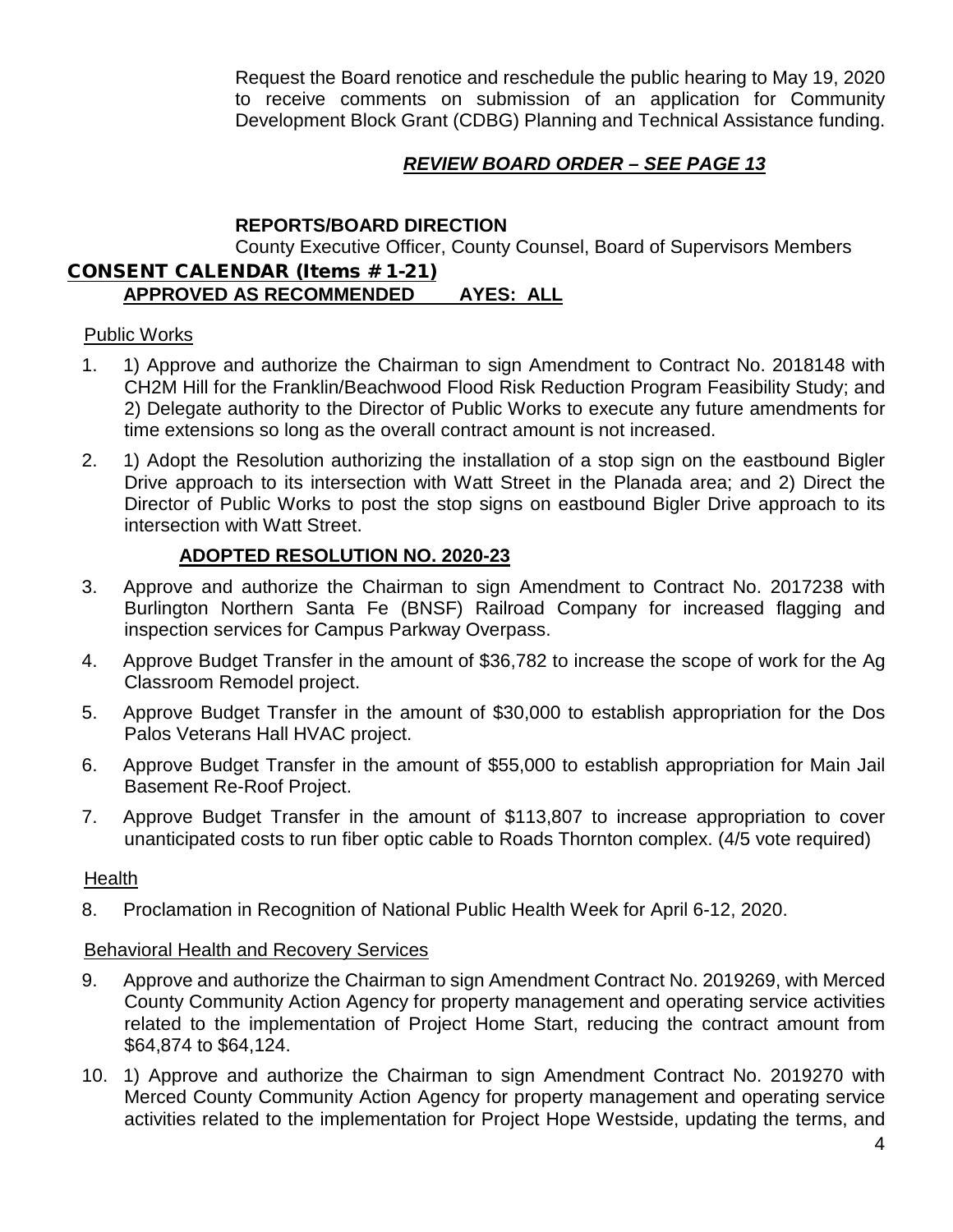exhibits and reducing the contract amount from \$104,399 to \$103,649; 2) Approve the associated Budget Transfer (4/5 vote required).

11. Approve Budget Transfer in the amount of \$2,168,200 to cover client placement, doctors services and other expenses (4/5 vote required).

# Human Services Agency

12. 1) Approve and authorize Chairman to sign Amendment Contract No. 2019141 to (State Revenue Contract #AP-1920-31) with the California Department of Aging for Senior Service Programs; 2) Adopt the resolution; 3) Approve the associated Budget Transfers (4/5 vote required).

# **ADOPTED RESOLUTION NO. 2020-24**

# Auditor

13. Approve Budget Transfer in the amount of \$3,750 for office reconfiguration for final adjustments.

# Workforce Investment

- 14. Set a first reading on April 14, 2020 at 10:00 am to consider repealing Ordinance No. 1829 entitled "An ordinance charging a fee for the Enterprise Zone/LAMBRA voucher application process for employers through the Department of Workforce Investment" (Removes Chapter 5.52 of the Merced County Code).
- 15. Set a first reading on April 14, 2020 at 10:00 am to consider repealing Ordinance No. 1835 entitled "An Ordinance which shall establish fees for use of facilities and for services to business by the Department of Workforce Investment" (Removes Chapter 5.72 of the Merced County Code).

# Executive Office

- 16. Act on Claims for Damages submitted by Tiffany R. Amos and Jana Badal O'Shana as recommended by Risk Management and County Counsel.
- 17. Approve and authorize Chairman to sign Amendment Contract 2016091 with Pegasus Risk Management to provide workers' compensation claims administrative services.
- 18. Approve Budget Transfer in the amount of \$2,500,000 in response to the COVID-19 emergency (4/5 vote required).

# Board Recognition

- 19. Certificates of Recognition to various individuals in Honor and Celebration of Badge Pinning for the Westside Community Healthcare District, presented on March 24, 2020.
- 20. Certificates of Recognition in Acknowledgement and Recognition of the Accomplishments and Contributions of the Latina Women Throughout Merced County to: Lillian Sanchez-Ramos (Dignity Health Mercy Medical Center), Nereida Ochoa Jantz (Farmers Insurance), Nicole Lopez (Nicole Lopez Media), and Sylvia A. Ruano (Merced College), presented March 6, 2020.
- 21. Certificate in Celebration of the American Legion's 100th Year Anniversary for the James V. Pernetti Post 166 in Los Banos on March 7, 2020.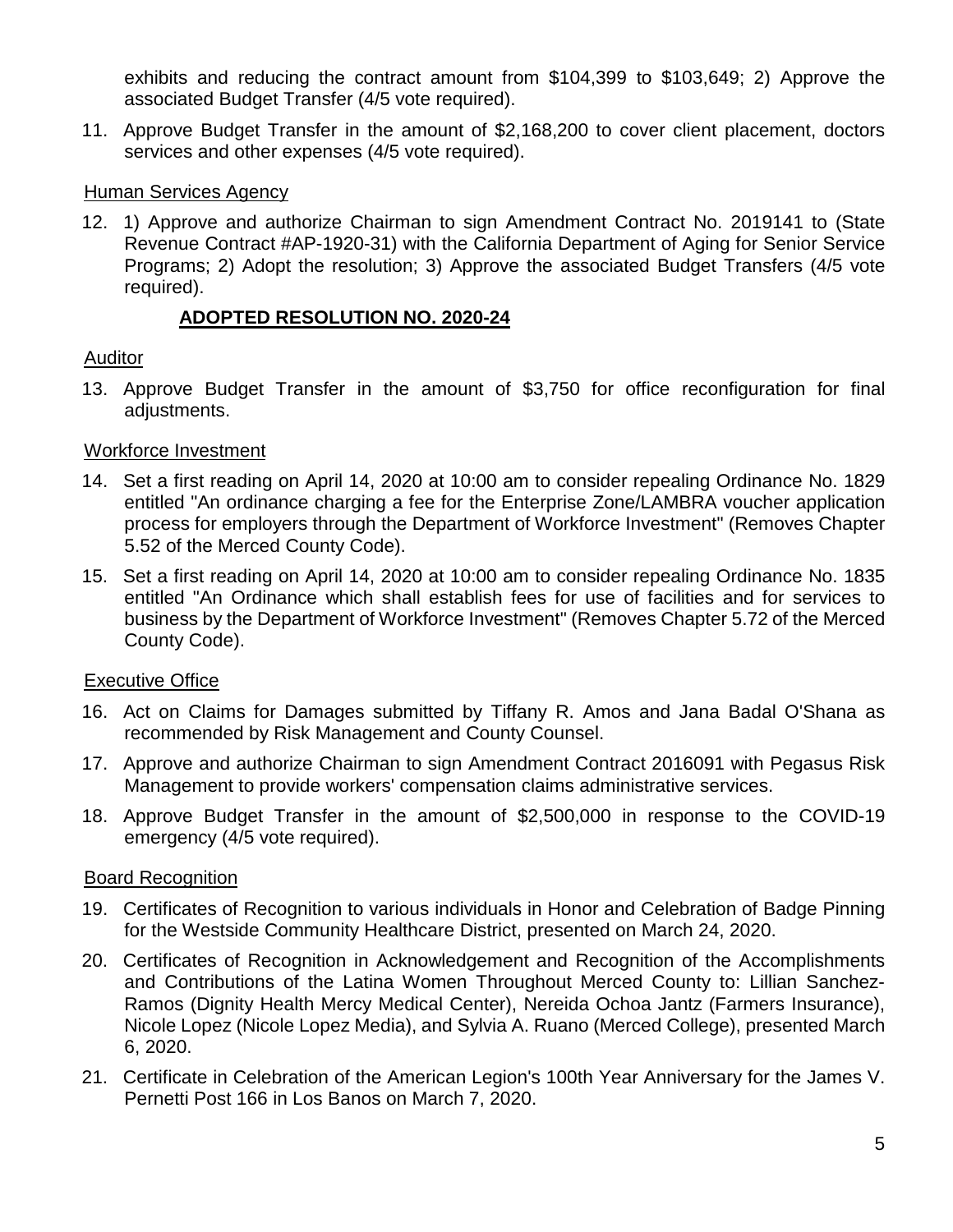# REGULAR CALENDAR

# BOARD ACTION

# PUBLIC WORKS

22. 1) Approve a Retainer Agreement with Bardini Consulting, LLC for On-Call Surveying and Engineering Services for Small County Projects upon approval by County Counsel and Risk Management; 2) Authorize the Chairman of the Board of Supervisors to execute the agreement; and 3) Authorize the Director of Public Works to execute Project Supplement Agreements and amendments up to \$500,000.

# **AUTHORIZED CONTRACT NO. 2020045 AS RECOMMENDED AYES: ALL**

23. 1) Adopt the Plans and Specifications for the Navigation Center and Homeless Shelter Project at 1411 B Street, Merced, CA; 2) Authorize the Department of Public Works to advertise said Plans and Specifications for a Public Bid Opening; 3 )Authorize the Director of Public Works to award a Construction Contract to the lowest responsible bidder provided said bid is within the established budget; 4) Authorize the Chairman of the Board of Supervisors to execute said Construction Contract upon review by the Department of Public Works, Risk Management and County Counsel; 5) Return to the Board of Supervisors with an informational item describing all actions taken.

# **AUTHORIZED CONTRACT NO. 2020046 AS RECOMMENDED AYES: ALL**

24. 1) Adopt the Plans and Specifications for the demolition of the Kane Building at 2150 M Street Merced, CA; 2) Authorize the Department of Public Works to advertise said Plans and Specifications for a Public Bid Opening; 3) Authorize the Director of Public Works to award a Construction Contract to the lowest responsible bidder provided said bid is within the established budget; 4) Authorize the Chairman of the Board of Supervisors to execute said Construction Contract upon review by the Department of Public Works, Risk Management, and County Counsel; 5) Return to the Board of Supervisors with an informational item describing all actions taken.

# **AUTHORIZED CONTRACT NO. 2020047 AS RECOMMENDED AYES: ALL**

25. 1) Approve the Operation, Maintenance, Repair Replacement, and Rehabilitation Agreement with the Central Valley Flood Protection Board for State grant application No. 2020-FMAP-NA13-01. The grant will provide for costs associated with improving the operation, maintenance, repair, replacement, and rehabilitation of State Plan of Flood Control facilities; 2) Adopt a resolution, contained in Exhibit 2, authorizing the Chairman of the Board to sign the operation, maintenance, repair, rehabilitation, and replacement agreement with the Central Valley Flood Protection Board.

# **AUTHORIZED CONTRACT NO. 2020061 AND ADOPTED RESOLUTION NO. 2020- 25 AS RECOMMENDED AYES: ALL**

26. 1) Adopt the Plans and Specifications for the FY2020 Castle Airport Runway and Taxiway Pavement Preservation Project, a project to rehabilitate the runway and taxiway at Castle Airport in the Atwater area; 2) Authorize the Department of Public Works (DPW) to advertise the project and conduct a public bid opening; 3) Authorize the Chairman to accept the final Federal Aviation Administration (FAA) grant and award and execute a construction contract to the lowest responsible bidder provided said bid is within the established budget, upon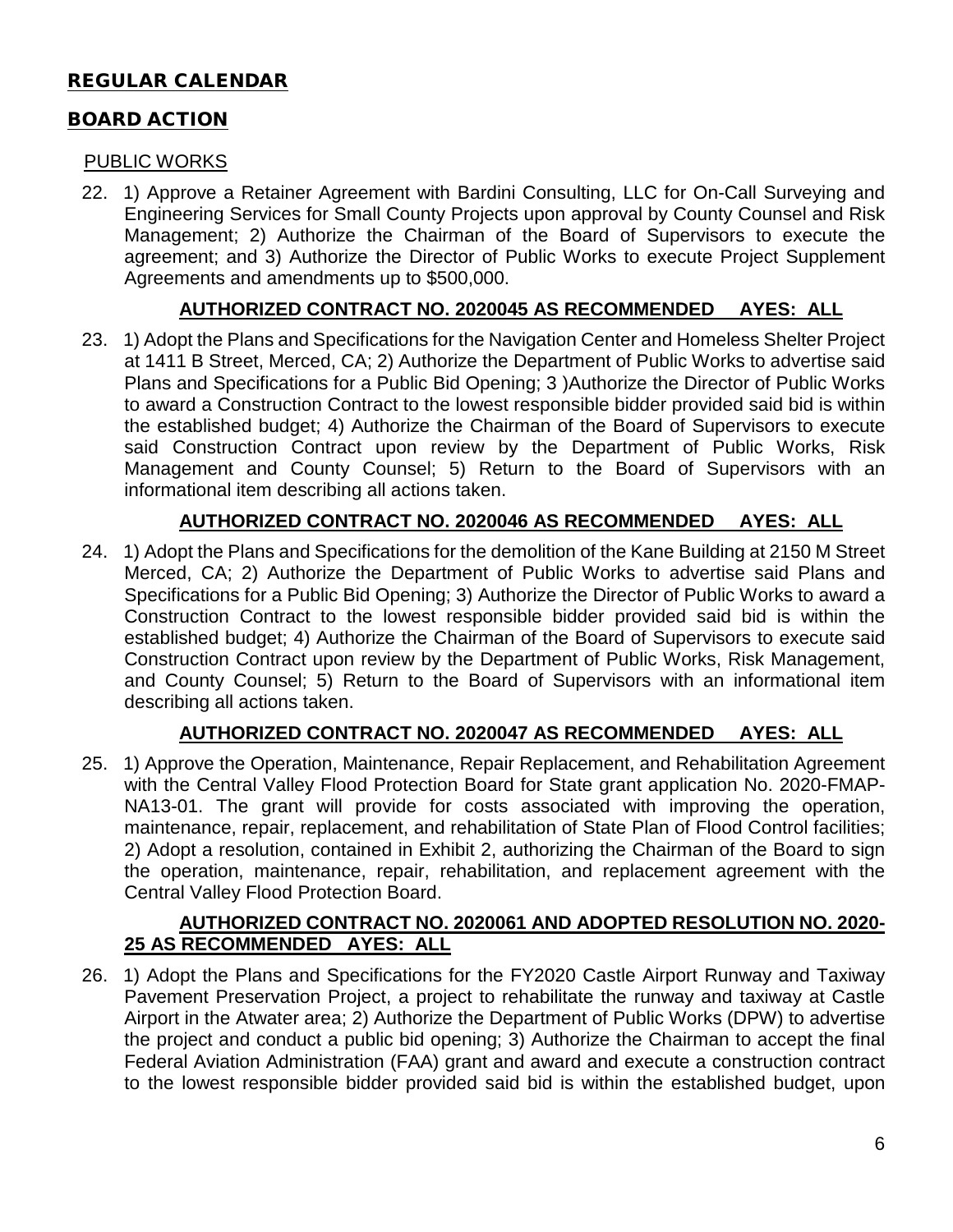approval of the FAA, County Counsel and Risk Management; 4) Direct the Department of Public Works to return to the Board with an informational item describing all actions taken.

# **AUTHORIZED CONTRACT NO. 2020048 AS RECOMMENDED AYES: ALL**

27. 1) Approve the submission of a grant for a funding application to the California Department of Water Resources in the amount of \$43,620 for maintenance of flood control facilities as described in Exhibit A; 2) Approve the funding agreement with the State of California Department of Water Resources, for the operations and maintenance activities in the work plan No. 2020-FMAP-NA13-01 as described in Exhibit A; 3) Adopt a resolution, contained in Exhibit E, authorizing the Chairman of the Board to execute the funding agreement in the amount of \$43,620 with the Department of Water Resources.

# **AUTHORIZED CONTRACT NO. 2020062 AND ADOPTED RESOLUTION NO. 2020- 26 AS RECOMMENDED AYES: ALL**

28. Adopt resolution and authorize the Chairman of the Merced County Board of Supervisors to sign the Federal Apportionment Exchange and State Match Program Agreement No. X20- 5939(128) with the State of California, Department of Transportation, to exchange Federal Funds with Non-Federal State Highway Account Funds.

# **AUTHORIZED CONTRACT NO. 2020049 AND ADOPTED RESOLUTION NO. 2020- 30 AS RECOMMENDED AYES: ALL**

# AG COMMISSIONER

29. Retroactively approve contract with California Department of Food and Agriculture (Agreement Number 19-0737-019-SF) for Asian Citrus Psyllid detection and survey program.

# **AUTHORIZED CONTRACT NO. 2020050 AS RECOMMENDED AYES: ALL**

30. 1) Retroactively approve Memorandum Of Understanding (Reference Number: 19-sd24) with California Department of Food and Agriculture to provide for Pest Exclusion Seed Inspection activities; and 2) Authorize the County Agriculture Commissioner to sign the California Seed Law (MOU) and negotiate the rate per unit of activity.

# **AUTHORIZED CONTRACT NO. 2020051 AS RECOMMENDED AYES: ALL**

#### **HEALTH**

31. Contract with AAA Northern California, Nevada & Utah for a grant for the purchase of car seats/booster seats.

# **AUTHORIZED CONTRACT NO. 2020052 AS RECOMMENDED AYES: ALL**

#### BEHAVIORAL HEALTH AND RECOVERY SERVICES

32. 1) Adopt the resolution authorizing the submission to the Department of Health Care Services and the Mental Health Services Oversight and Accountability Commission the Fiscal Year 2019-2020 Mental Health Services Act Annual Update, including all comments and any updates from the February 18, 2020 Behavioral Health Board Public Hearing; 2) Authorize the Auditor-Controller to sign the necessary document in this Annual Update certifying fiscal accountability of the Mental Health Services Act Programs; 3) Authorize the Behavioral Health and Recovery Services Director to sign all necessary documents for submission; and 4) Adopt and authorize for submission to the Department of Health Care Services and the Mental Health Services Oversight and Accountability Commission the Fiscal Year 2019-2020 Mental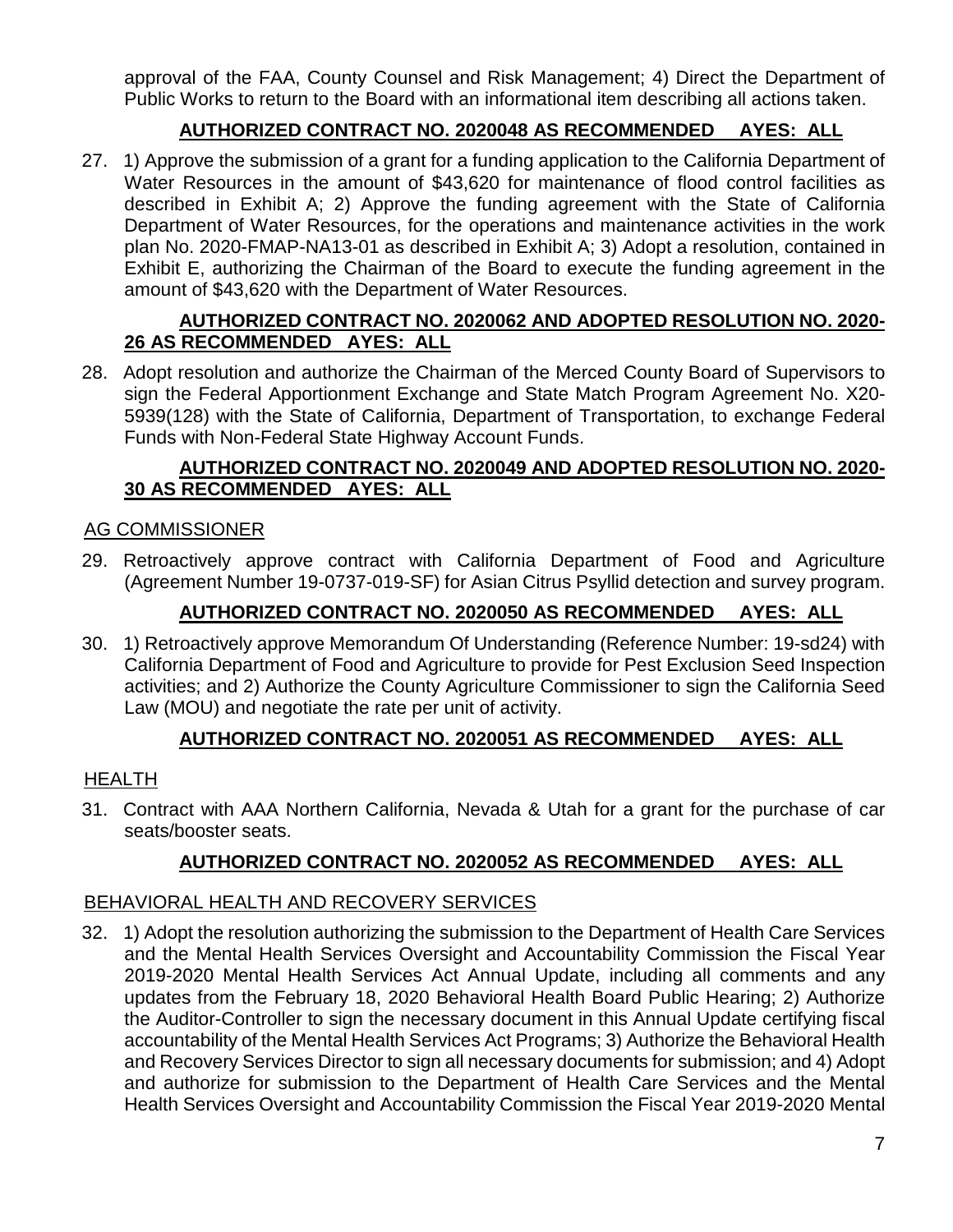Health Services Act Annual Update, including all comments and any updates from the February 18, 2020 Behavioral Health Board Public Hearing.

# **ADOPTED RESOLUTION NO. 2020-27 AS RECOMMENDED AYES: ALL**

### HUMAN SERVICES AGENCY

33. Contract with Aspiranet to provide SB 163 Wraparound services that facilitate the safe return of children/youth in high level out-of-home placements to their homes or less restrictive placements within their community.

# **AUTHORIZED CONTRACT NO. 2020053 AS RECOMMENDED AYES: ALL**

# COMMUNITY AND ECONOMIC DEVELOPMENT

34. Review and accept the General Plan Annual Progress Report and direct staff to forward a copy of the report to the Governor's Office of Planning and Research, and the State Department of Housing and Community Development.

# **APPROVED AS RECOMMENDED AYES: ALL**

# *REVIEW BOARD ORDER – SEE PAGE 13*

# WORKFORCE INVESTMENT

35. 1) Approve and authorize the Director of Workforce Investment to sign a new agreement with California Workforce Development Board (CWDB) for AB 1111 - Removing Barrier to Employment Act; and 2) Approve related Budget Transfer (4/5 vote required).

# **AUTHORIZED CONTRACT NO. 2020054 AS RECOMMENDED AYES: ALL**

36. Contract with Central Valley Opportunity Center (CVOC) to provide job readiness, competency skills training, English language remediation, and access to remote behavioral health services to migrant seasonal farmworkers.

# **AUTHORIZED CONTRACT NO. 2020055 AS RECOMMENDED AYES: ALL**

37. Contract with La Cooperativa Campesina de California to provide technical assistance to Workforce Investment (WI).

# **AUTHORIZED CONTRACT NO. 2020056 AS RECOMMENDED AYES: ALL**

38. Interdepartmental Contract with Merced County Behavioral Health & Recovery Services to provide remote behavioral health-related services to the homeless and migrant seasonal farmworkers.

# **AUTHORIZED CONTRACT NO. 2020057 AS RECOMMENDED AYES: ALL**

39. Approve and authorize the Chairman to sign Amendment No. 2019259 with Arbor E&T, LLC dba ResCare Workforce Services to provide job readiness/competency skills training and access to remote behavioral health services to homeless individuals.

# **AUTHORIZED CONTRACT NO. 2020058 AS RECOMMENDED AYES: ALL**

# FIRE

40. Memorandum of Understanding with the City of Los Banos to disperse Homeland Security Grant Programs FY2017 to the City of Los Banos for purchase of advanced types of equipment.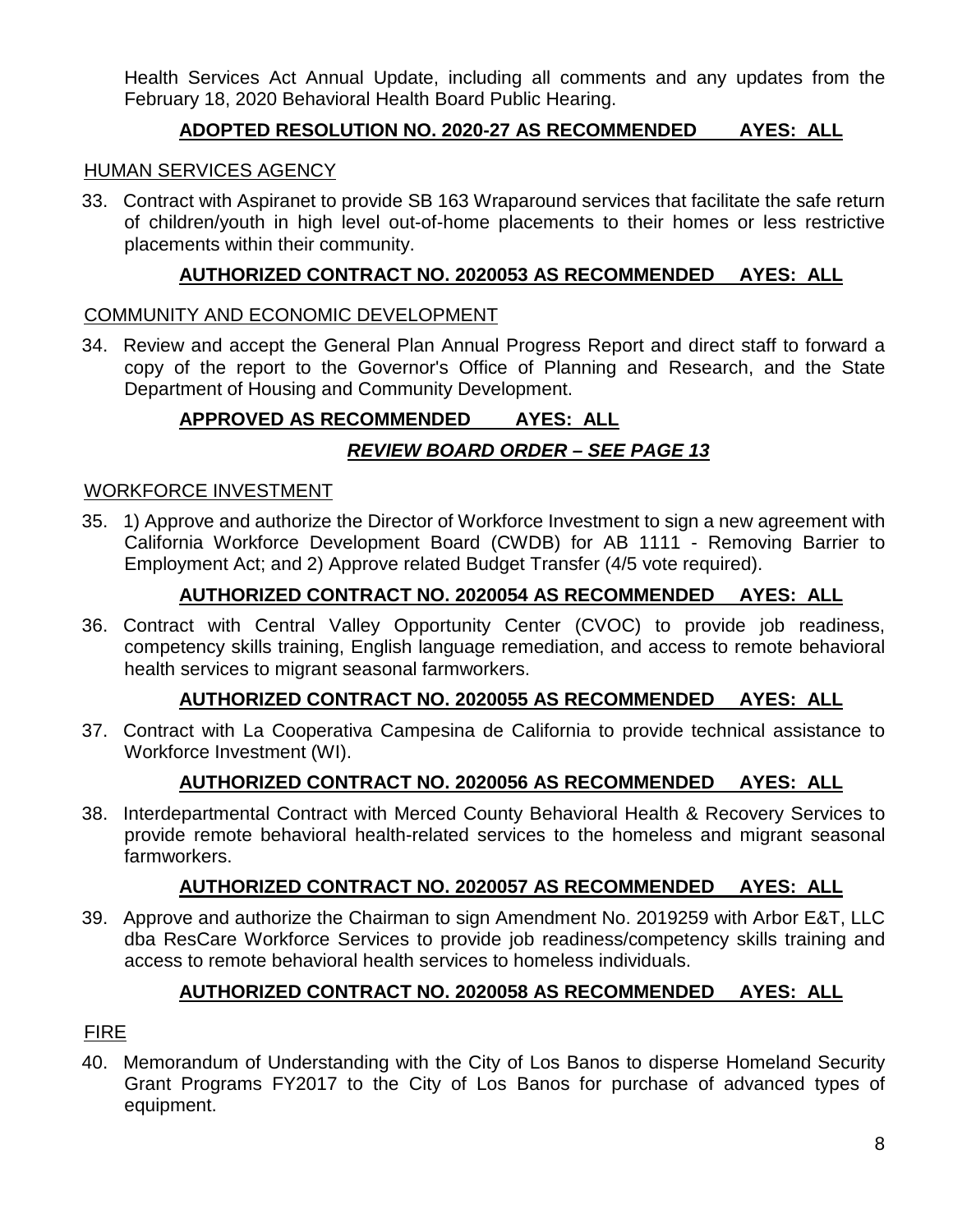# **AUTHORIZED CONTRACT NO. 2020059 AS RECOMMENDED AYES: ALL**

# LIBRARY

41. Accept an allocation in the amount of \$250,000 from the California State Library for the Bringing the Library to You: Mobile Library Solutions grant to purchase a bookmobile for Merced County Library.

# **APPROVED AS RECOMMENDED AYES: ALL**

42. PULLED

### **TREASURER**

43. Authorize the distribution of excess proceeds from the public auction of tax defaulted property sold for failure to pay taxes on real property per Exhibit "A" to the valid claimants in the amount of \$651,716.22. The remaining funds that do not have a valid claim totaling \$63,395.16 per Exhibits "A" and "B" are to be transferred to Trust Fund #02000-02080 Property Taxes - Tax Loss Reserve.

# **APPROVED AS RECOMMENDED AYES: ALL**

#### EXECUTIVE OFFICE

44. Memorandum of Understanding among the County of Merced, County of Merced District Attorney's Office, County of Merced Public Defender's Office, Ciummo and Associates, City of Merced and City of Merced Attorney's Office, and the Superior Court of California, County of Merced for Homeless Court Program.

# **AUTHORIZED CONTRACT NO. 2020060 AS RECOMMENDED AYES: ALL**

45. Continue the local emergency due to livestock carcass accumulation to the Board of Supervisors meeting scheduled for April 14, 2020; or determine the hazard no longer exists and terminate the local emergency.

### **APPROVED AS RECOMMENDED AYES: ALL**

# *REVIEW BOARD ORDER – SEE PAGES 13 AND 14*

46. Adopt the resolution to authorize Genevieve Valentine as Director of Behavioral Health/Substance Use Disorder Program Administrator to sign Initial Applications for Certification of Substance Use Disorder (SUD) Programs; the Certification Extension for SUD Programs every two years; and the Application for Drug Medi-Cal Program Participation certifying SUD treatment services provided by Merced County.

# **ADOPTED RESOLUTION NO. 2020-28 AS RECOMMENDED AYES: ALL**

#### BOARD APPOINTMENTS

47. Appoint Olivia Gomez to serve as a member of the Planada Municipal Advisory Council, filling an unexpired term until March 31, 2023.

# **APPROVED AS RECOMMENDED AYES: ALL**

48. Reappoint Francisca Briones to the Delhi Municipal Advisory Council, until January 3, 2023 and appoint Joseph Castillo to the Delhi Municipal Advisory Council, until January 3, 2024.

# **APPROVED AS RECOMMENDED AYES: ALL**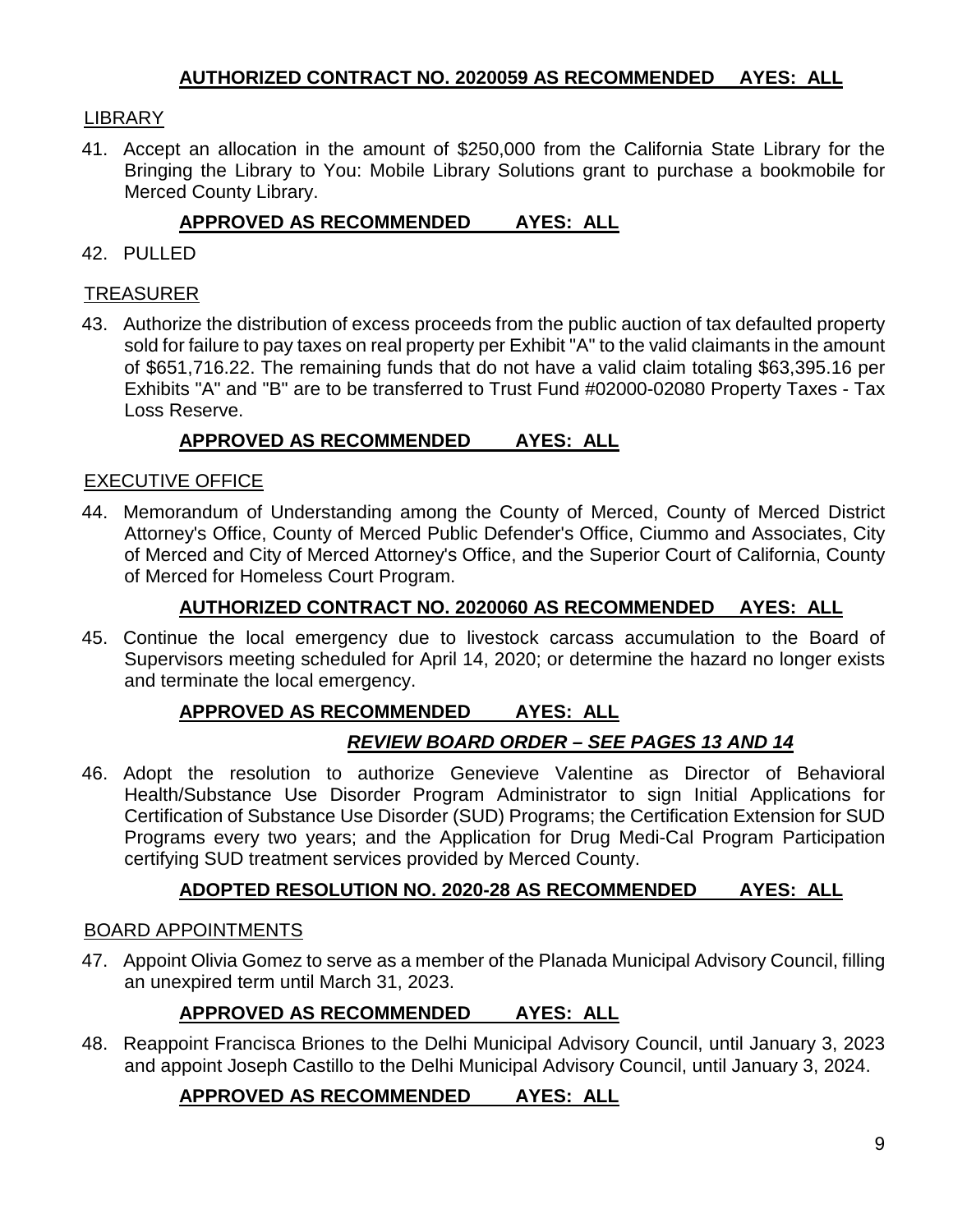49. 1) Reappoint Dorothy Bizzini representing Public Representative-At-Large to serve on the Santa Cruz-Monterey-Merced Managed Medical Care Commission until April 22, 2024; 2) Reappoint Dr. Joerg Schuller representing Hospital Representative-At Large to serve on the Santa Cruz-Monterey-Merced Managed Medical Care Commission until April 22, 2024.

# **APPROVED AS RECOMMENDED AYES: ALL**

50. Appoint Zachery Ramos to the Behavioral Health Board, representing District Four, filling an unexpired term until June 30, 2020.

# **APPROVED AS RECOMMENDED AYES: ALL**

# BOARD INFORMATION & POSSIBLE ACTION **ACCEPTED AND PLACED ON FILE AYES: ALL**

- 51. Declare assorted motor vehicles (listed on Exhibit A) as Surplus Property as recommended.
- 52. Public Works re: Contract No. 2019324 was awarded to Graham Prewett, Inc. from Fresno, California in the amount of \$678,000 for the Re-Roofing of the H.S.A. building, O'Banion and Germino Los Banos Spring Fair buildings in Los Banos, California.
- 53. California Fish and Game Commission re: Notice of Findings Clara Hunt's Milkvetch (Astragalus claranus)
- 54. California Fish and Game Commission re: Notice of Proposed 90-Day Extension of Emergency Regulations Special Order Regarding Take of Chinook Salmon in Anadromous Waters of the Klamath River Basin Downstream of Iron Gate and Lewiston Dams.
- 55. California Fish and Game Commission re: Notice of Findings regarding the petition to list foothill yellow-legged frog (Rana boylii) as endangered/threatened under the California Regulatory Notice Register on March 20, 2020.
- 56. Board Travel Summaries for period of January 15, 2020 through February 13, 2020 pursuant to Government Code Section 53232.3(d).
- 57. Merced County Mosquito Abatement District re: Larvicide and Adulticide operations to and over the Grassland wetlands, Merced and San Joaquin Rivers and their tributaries, and other waters of the US which may be in the Boards jurisdiction for mosquito control purposes.
- 58. Merced County Mosquito Abatement District re: General Manager's report February 18, 2020 through March 10, 2020.

# **THE BOARD ADJOURNED THE MEETING AT 11:58 A.M. UNTIL TUESDAY, APRIL 14, 2020, AT 10:00 A.M**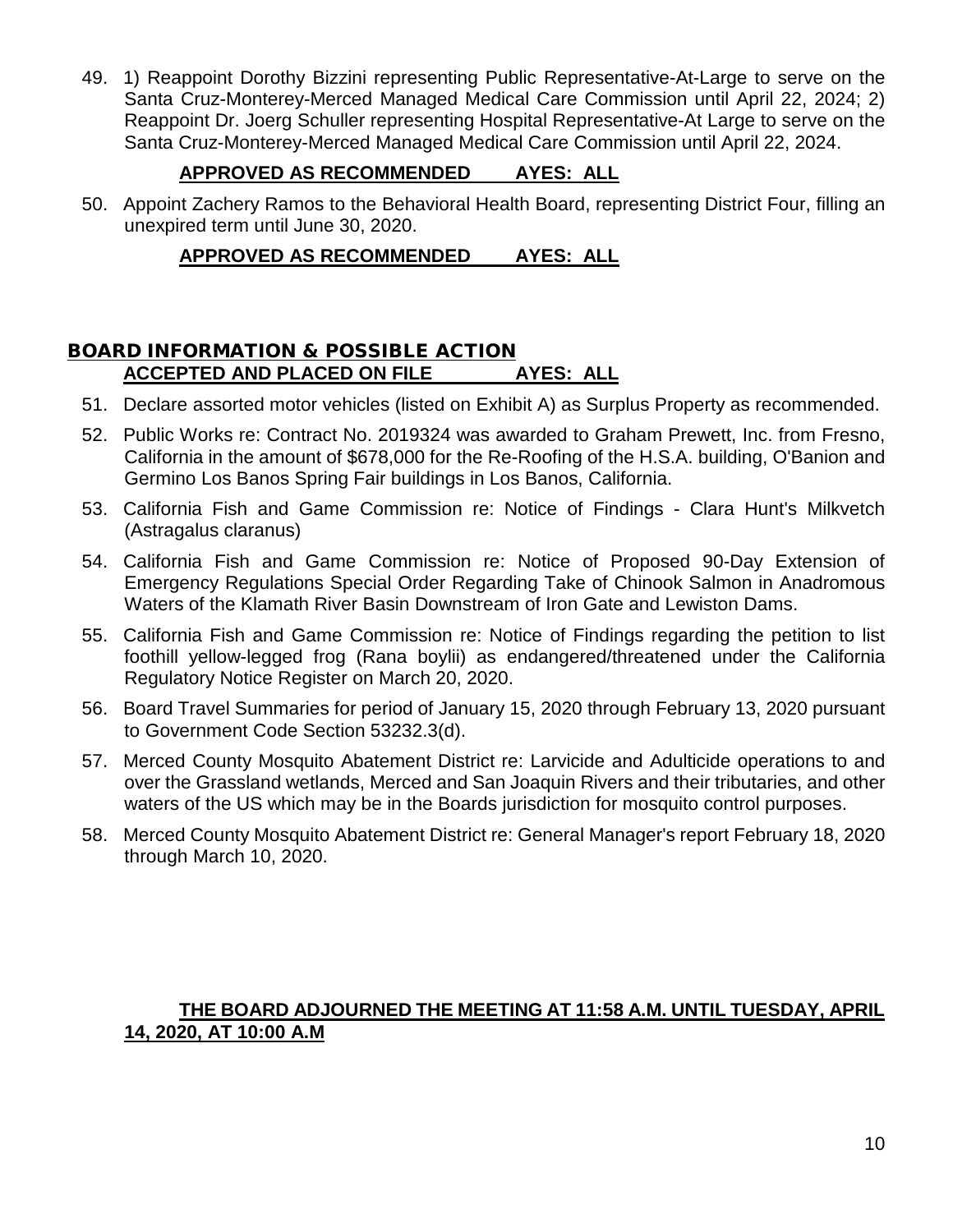#### **10:00 A.M. SCHEDULED ITEM 2020-03-31 PUBLIC OPPORTUNITY**

Susan Leigh Flinspach, President of the Friends of the Merced County Library was thankful to the California State Library and everyone who helped the Merced County Library receive the grant for purchase of a new bookmobile.

Dr. Tanya Golash-Boza, Merced resident encourages the Board to adopt a local ordinance that goes beyond the Executive Order issued by Governor Newsom on March  $27<sup>th</sup>$ , to protect public health in the County.

Brenda Angelica Gutierrez Mora, Merced resident supports placing a moratorium on all evictions so as not to exacerbate the current public health crisis.

Maria-Elena Young, Merced resident supports placing a moratorium on all evictions in Merced County and is concerned that the Executive Order issued by Governor Newsom on March 27 does little to protect members of the Community.

Brenda Angelica Gutierrez Mora, Merced United Way urges the Board to take the necessary measures to ensure equitable public participation is in line with the Leadership Counsel for Justice and Accountability request.

Sheng Michelle Xiong, Leadership Counsel for Justice and Accountability urges residents to let their supervisors know that they can and must put a stop to local evictions and that the Executive Order does not go far enough to prevent people from being evicted if they cannot pay their rent on time.

Jovana Morales-Tilgren, Leadership Counsel for Justice and Accountability states that Merced County's 2019 Annual Progress Report falls short of meeting the requirements set forth in GC Section 65400 and fails to demonstrate the County is acting as required to address the County's housing needs.

Crisantema "Crissy" Gallardo, 99Rootz and Atwater resident raised concerns about what we are doing to protect families, and the need to ensure vulnerable families are not displaced from their homes.

Joody Marks, Rural Justice Summit, raised concerns for the care of residents in the pandemic crisis, and that the Executive Order issued March 27th falls short of what is needed to meet the moment.

Patricia, Merced resident raised concerns about what we are doing to protect families from evictions.

Present: Espinoza, Lor, McDaniel, Pareira, Silveira

# **10:00 A.M. SCHEDULED ITEM**

# **2020-03-31 MERCED COUNTY DEPARTMENT OF PUBLIC HEALTH UPDATE – CORONAVIRUS**

Dr. Kenneth Bird, Interim County Health Officer provides an update on the COVID-19 (Novel Coronavirus) and reviews a power point presentation covering the following: COVID-19 Numbers March 10, 2020 vs. March 30, 2020, Merced County Case Breakdown, Infection and Death Rate Curves, The Prediction, Goals of Community Mitigation for Pandemic Influenza, From Containment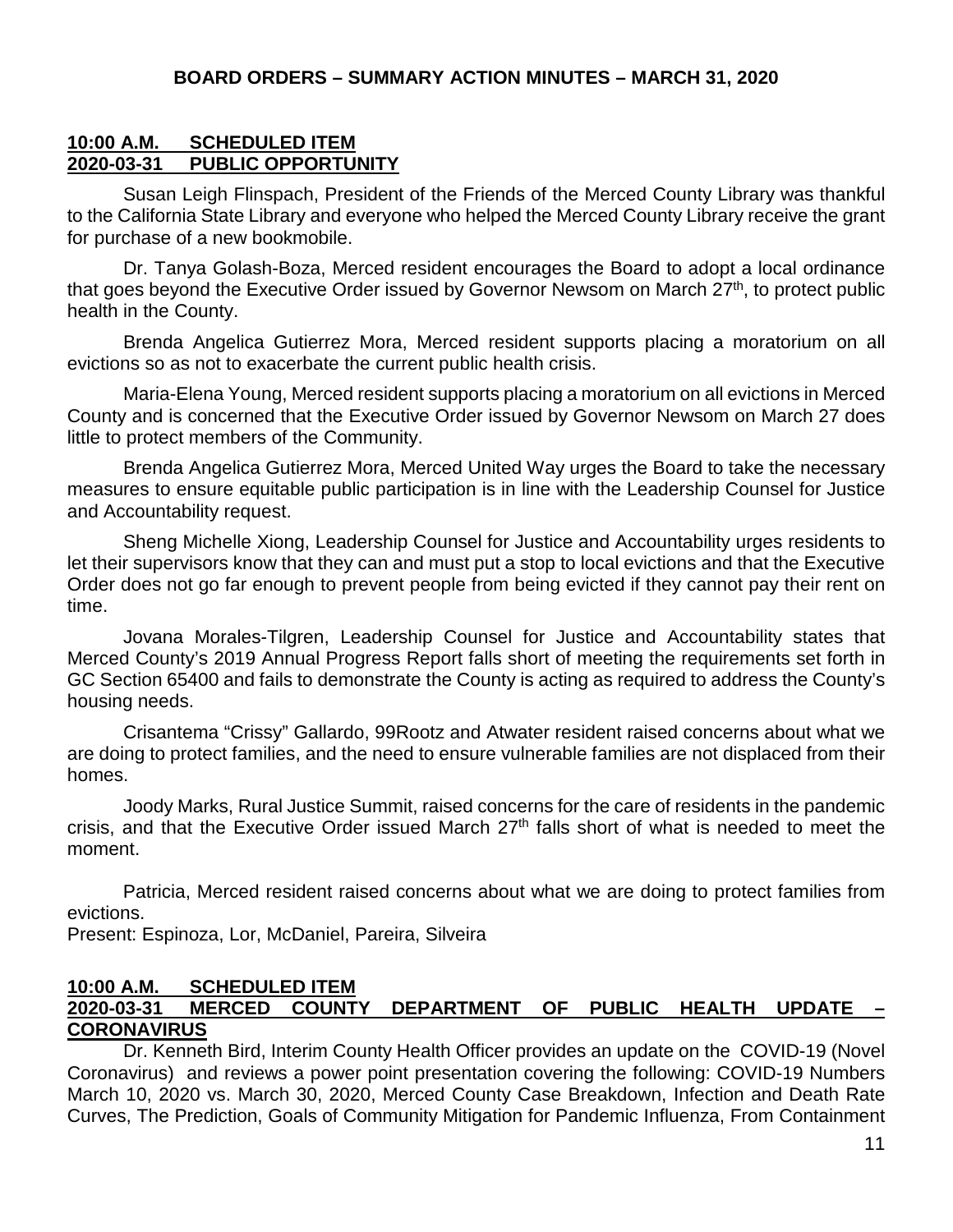to Mitigation, Merced County's Response to COVID-19, Where these Measures have Failed, Mobile Specimen Collection Site, Merced County Communications, Merced County Public Information Outreach, Surge Preparation, and In It Together.

The Board has lengthy discussion on the update and thanks Dr. Bird and Rebecca Nanyonjo-Kemp, Public Health Director for their hard work. Present: Espinoza, Lor, McDaniel, Pareira, Silveira

# **10:00 A.M. SCHEDULED ITEM**

### **2020-03-31 COMMMUNITY AND ECONOMIC DEVELOPMENT – PUBLIC HEARING**

The time and date previously scheduled to consider amendment of the Agricultural Preserve as per the California Land Conservation Act of 1965 (Williamson Act) in Merced County.

Mark Hendrickson, Director of Community and Economic Development reviews the staff report.

The Chairman opens the Public Hearing and takes a 10 minute recess to receive public comments via e-mail.

The Clerk states that no public comments were received. The Chairman closes the Public Hearing.

Upon motion of Supervisor Silveira, seconded by Supervisor McDaniel, duly carried, the Board finds that the removal of 14.51 acres and addition of 5.8 acres to the land from the Agricultural Preserve pertaining to: a) MS19-010 located on the north side of W. Bell Drive, 725 feet east of N. Dwight Way, in the Atwater area, b) MS19-012 located on the east side of S. Arroya Avenue, 700 feet north of Highway 152, in the Dos Palos area, c) MS20-001 located on the northeast corner of W. Bell Drive and N. Steinberg Road in the Atwater area, d) PLA20-002 located on the southwest corner of Tegner Road and Riverside Avenue, in the Hilmar area, is exempt from CEQA under section 15183, Projects Consistent with a Community Plan or Zoning based on the findings listed in the Board Agenda Item.

Upon motion of Supervisor Silveira, seconded by Supervisor McDaniel, duly carried, the Board adopts Resolution No. 2020-29, to amend the Agricultural Preserve as per the requirements of the Land Conservation Act of 1965 (Williamson Act) Section 51200 et seq. of the California Government Code.

Ayes: Espinoza, Lor, McDaniel, Pareira, Silveira

#### **10:00 A.M. SCHEDULED ITEM 2020-03-31 COMMMUNITY AND ECONOMIC DEVELOPMENT – PUBLIC HEARING**

The time and date previously scheduled to conduct a Public Hearing to solicit comments on submission of an application for 2019-2020 State Community Development Block Grant (CDBG) Funding for Code Enforcement Activities.

Upon motion of Supervisor Silveira, seconded by Supervisor McDaniel, duly carried, the Board will re-notice and reschedule the public hearing to May 19, 2020, to receive comments on submission of an application for Community Development Block Grant (CDBG) Code Enforcement Activity Funding.

Ayes: Espinoza, Lor, McDaniel, Pareira, Silveira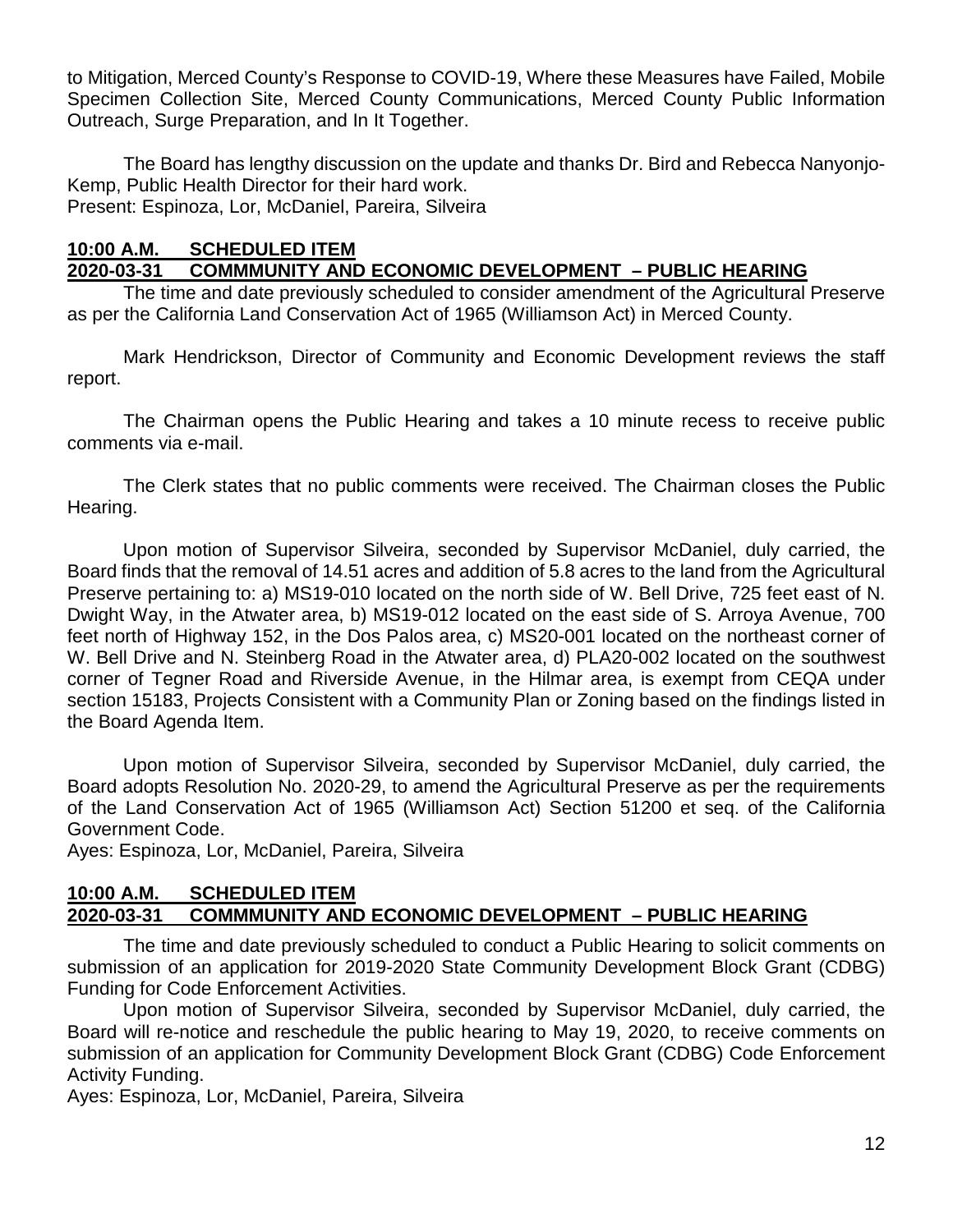# **10:00 A.M. SCHEDULED ITEM**

#### **2020-03-31 PUBLIC WORKS – PUBLIC HEARING**

The time and date previously scheduled to conduct a Public Hearing to solicit comments on submission of an application for 2019-2020 State Community Development Block Grant (CDBG) Funding for Planning and Technical Assistance related to Del Hale Hall in Dos Palos.

Upon motion of Supervisor Silveira, seconded by Supervisor McDaniel, duly carried, the Board will re-notice and reschedule the public hearing to May 19, 2020, to receive comments on submission of an application for Community Development Block Grant (CDBG) Planning and Technical Assistance funding.

Ayes: Espinoza, Lor, McDaniel, Pareira, Silveira

# **ACTION ITEM NO. 34**

# **2020-03-31 COMMUNITY AND ECONOMIC DEVELOPMENT**

The Clerk announces an item to review and accept the General Plan Annual Progress Report (APR) and direct staff to forward a copy of the report to the Governor's Office of Planning and Research, and the State Department of Housing and Community Development is before the Board for consideration.

Supervisor Lor requests that Mark Hendrickson, Director of Community and Economic Development address the concerns raised in the letter received from the Leadership Counsel.

Mr. Hendrickson, responds that 15-20 meetings have been held with Self Help staff, and he and his staff have shared this with the Leadership Council.

Supervisor Lor questions where they can find the activities that have been completed in the progress report.

Steve Maxey, Deputy Director of Planning responds that the report is one place to look for the activities and that some of the activities are on-going.

Supervisor Pareira comments that he has met with Mr. Hendrickson and Mr. Maxey and three individuals wanting to do an affordable housing project here and even with grants it is still not beneficial.

Upon motion of Supervisor McDaniel, seconded by Supervisor Silveira, duly carried, the Board reviews and accepts the General Plan Annual Progress Report and directs staff to forward a copy of the report to the Governor's Office of Planning and Research, and the State Department of Housing and Community Development.

Ayes: Espinoza, Lor, McDaniel, Pareira, Silveira

#### **ACTION ITEM NO. 45 2020-03-31 EXECUTIVE OFFICE**

The Clerk announces item to continue the local emergency due to livestock carcass accumulation to the Board of Supervisors meeting scheduled for April 14, 2020; or determine the hazard no longer exists and terminate the local emergency.

Dave Robinson, Agricultural Commissioner gives an update to the Board from the State and recommends terminating the local emergency.